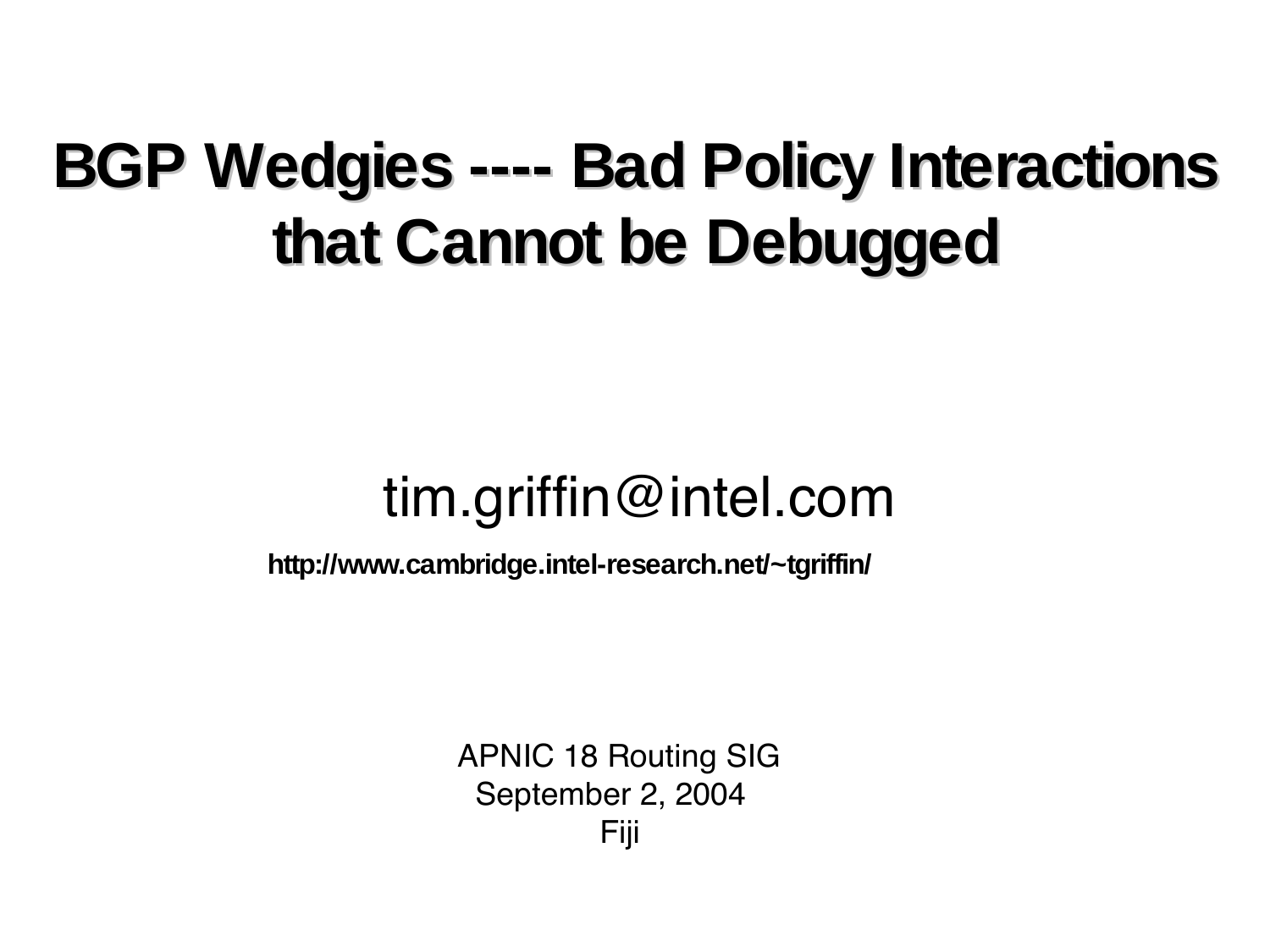## What is a BGP Wedgie?

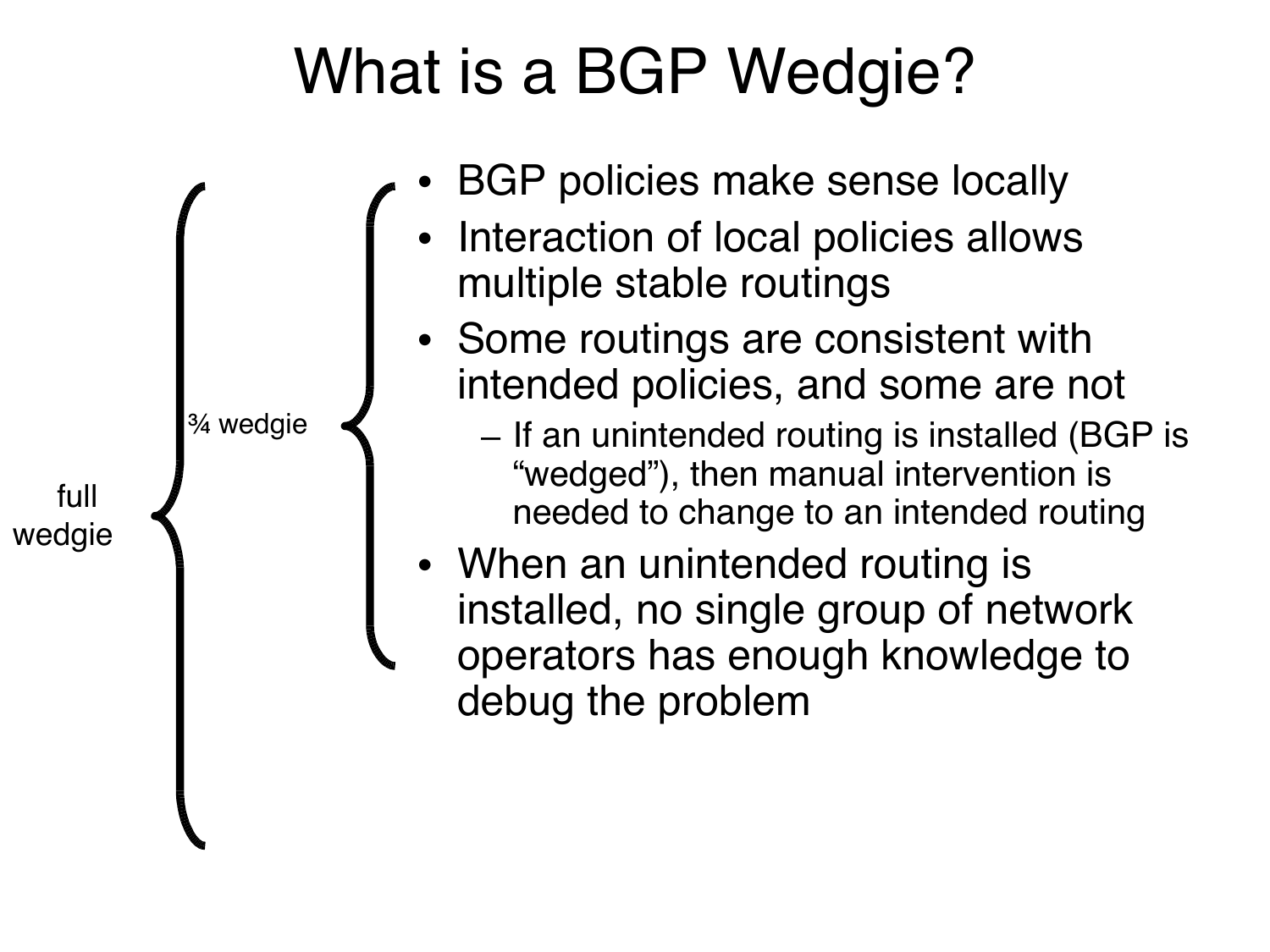# ¾ Wedgie Example



- AS 1 implements backup link by sending AS 2 a "depref me" community.
- AS 2 implements this community so that the resulting local pref is below that of routes from it's upstream provider (AS 3 routes)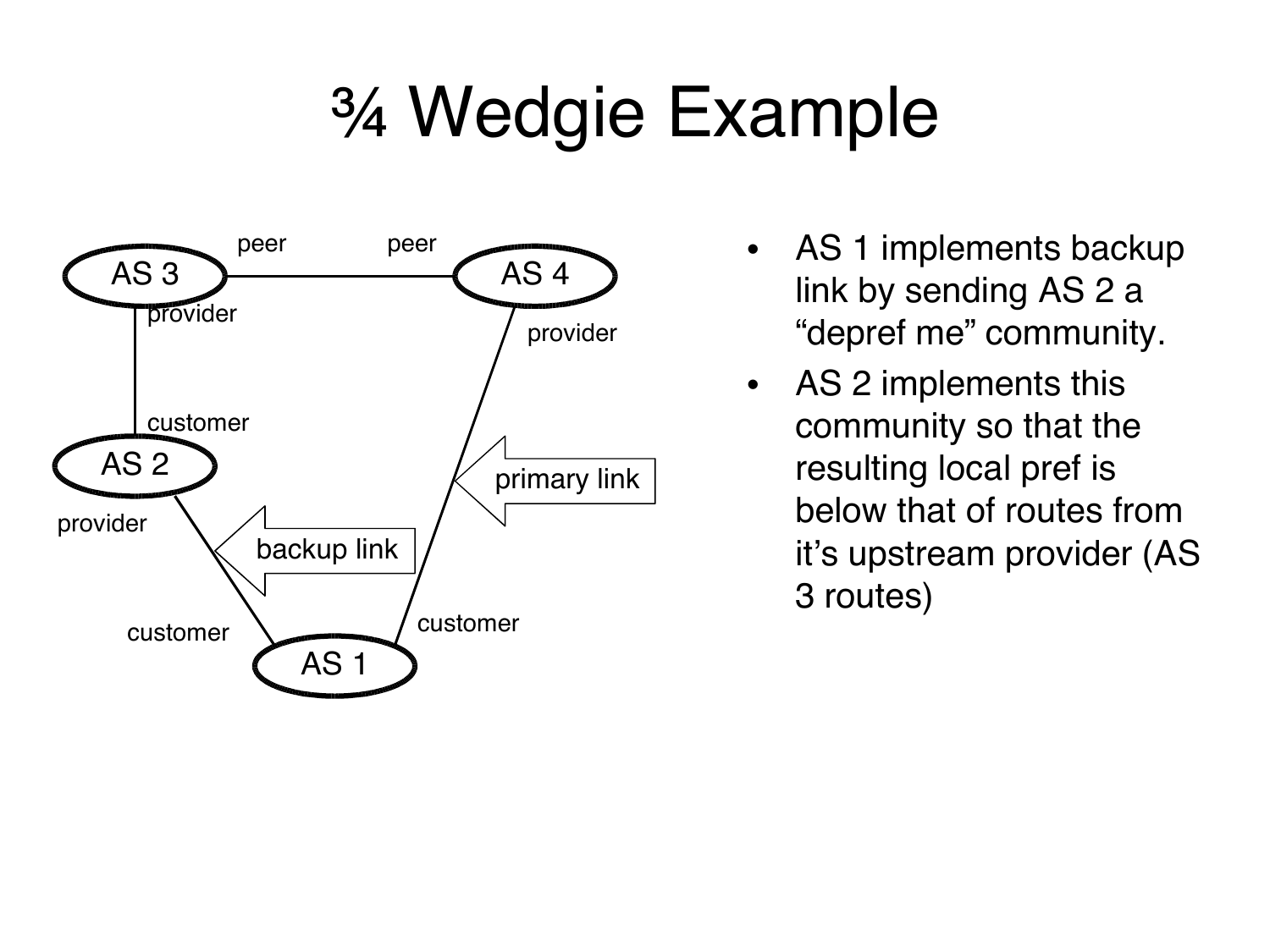## And the Routings are…

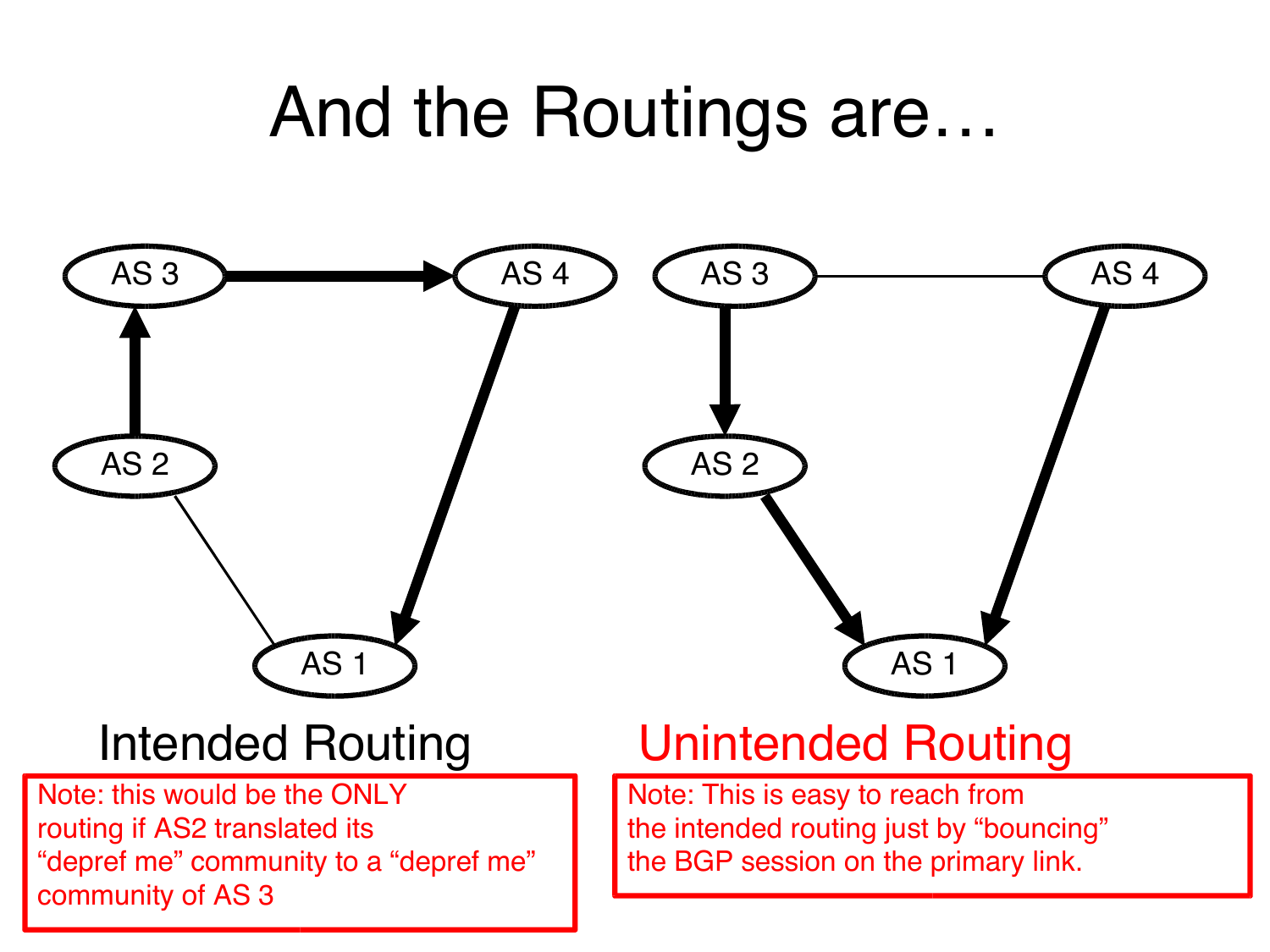#### Recovery



- Requires manual intervention
- Can be done in AS 1 or AS 2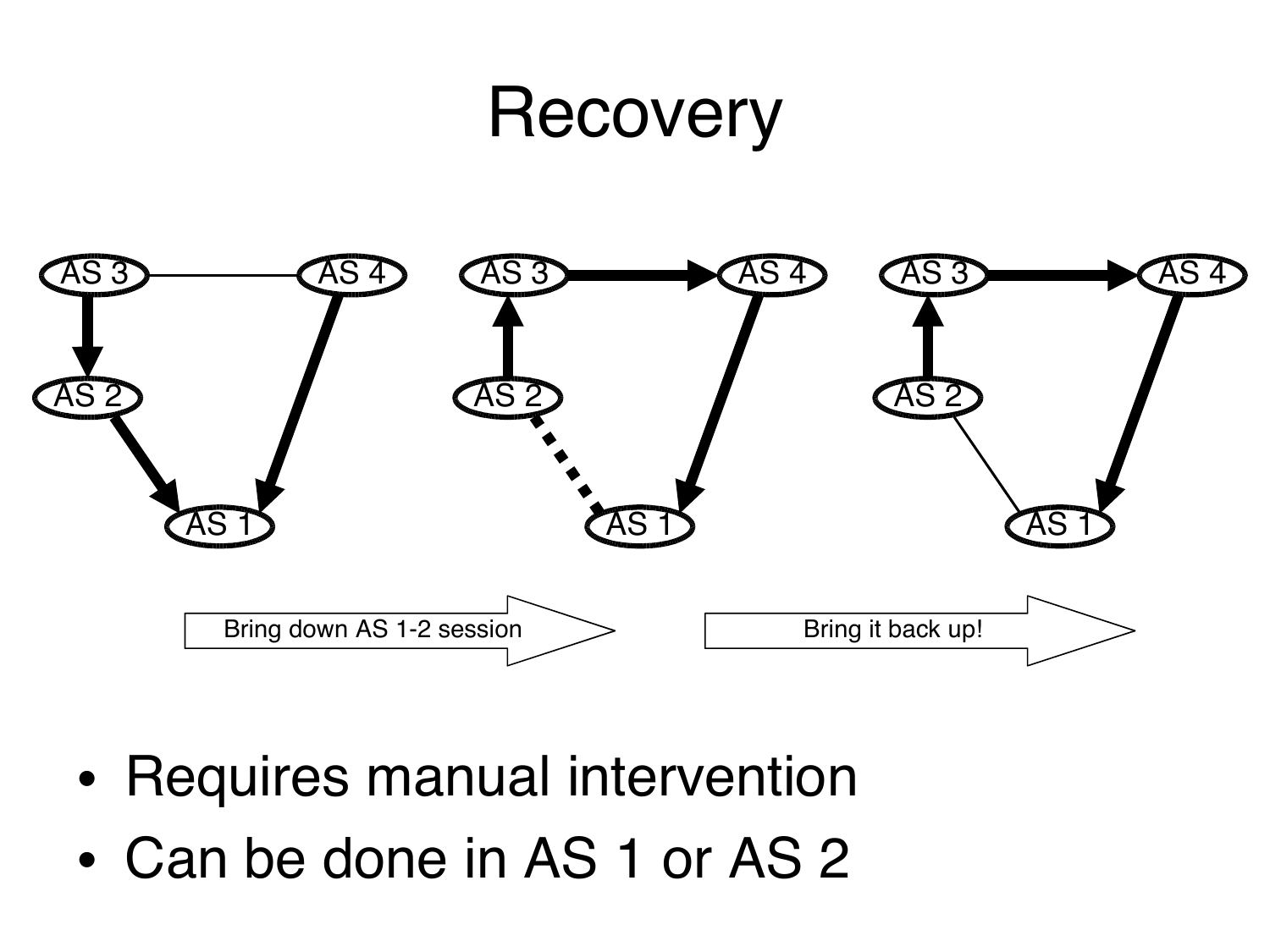## Load Balancing Example



• Recovery for prefix P1 may cause a BGP wedgie for prefix P2 …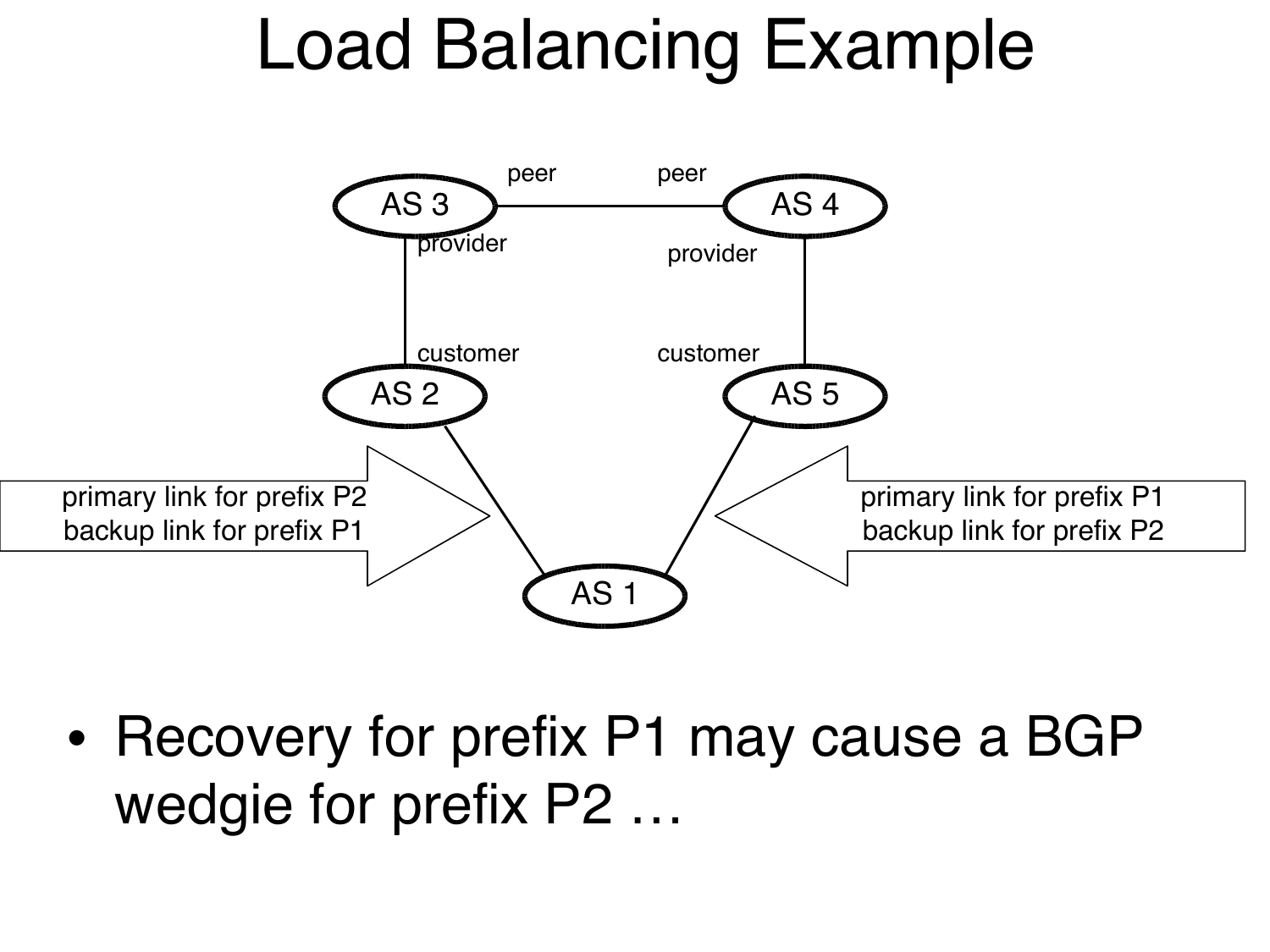# Full Wedgie Example



- AS 1 implements backup links by sending AS 2 and AS 3 a "depref me" communities.
- AS 2 implements its community so that the resulting local pref is below that of its upstream providers and it's peers (AS 3 and AS 5 routes)
- AS 5 implements its community so that the resulting local pref is below its peers (AS 2) but above that of its providers (AS 3)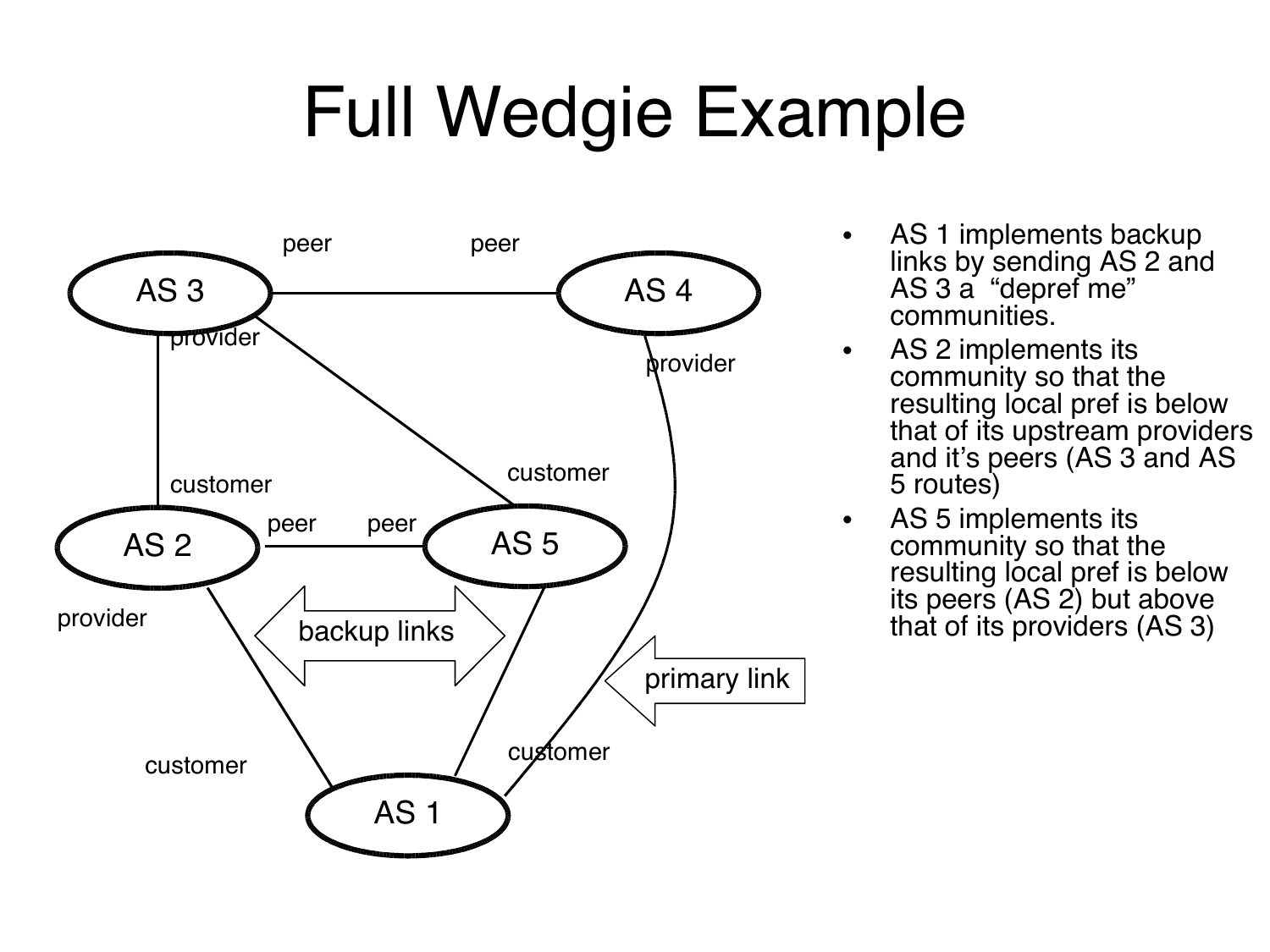## And the Routings are…





#### Intended Routing **Unintended Routing**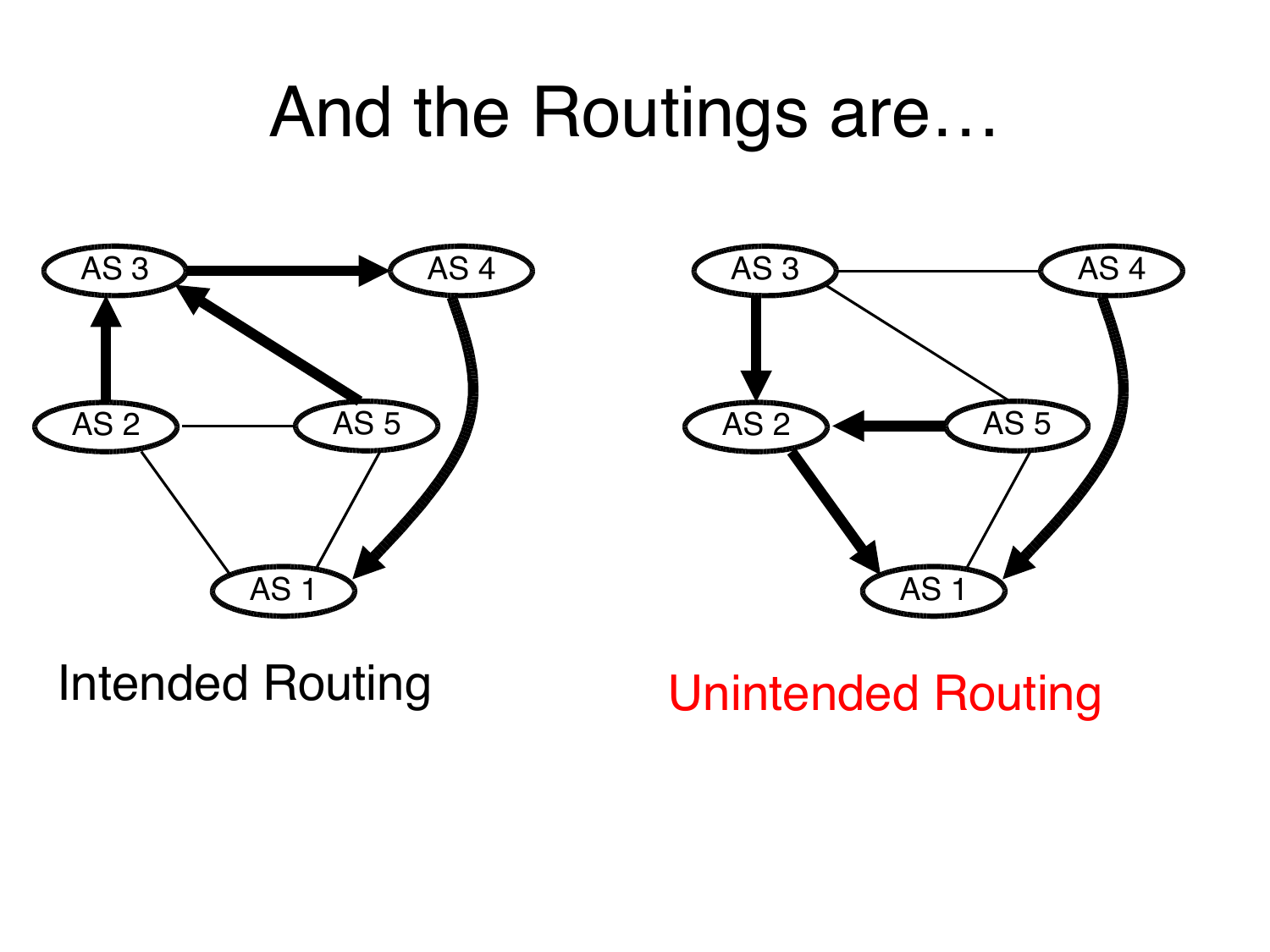#### Recovery??

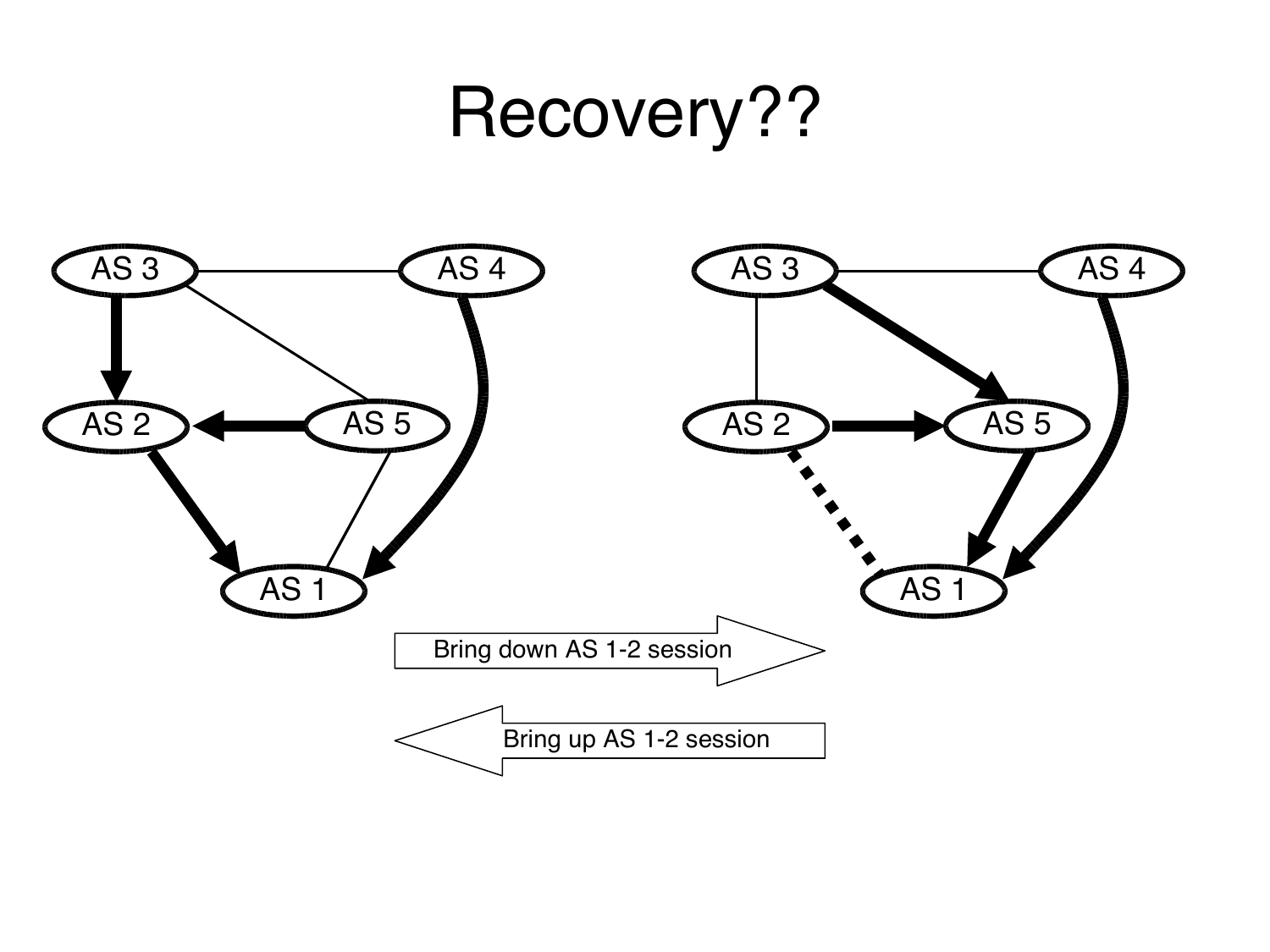#### **Recovery**

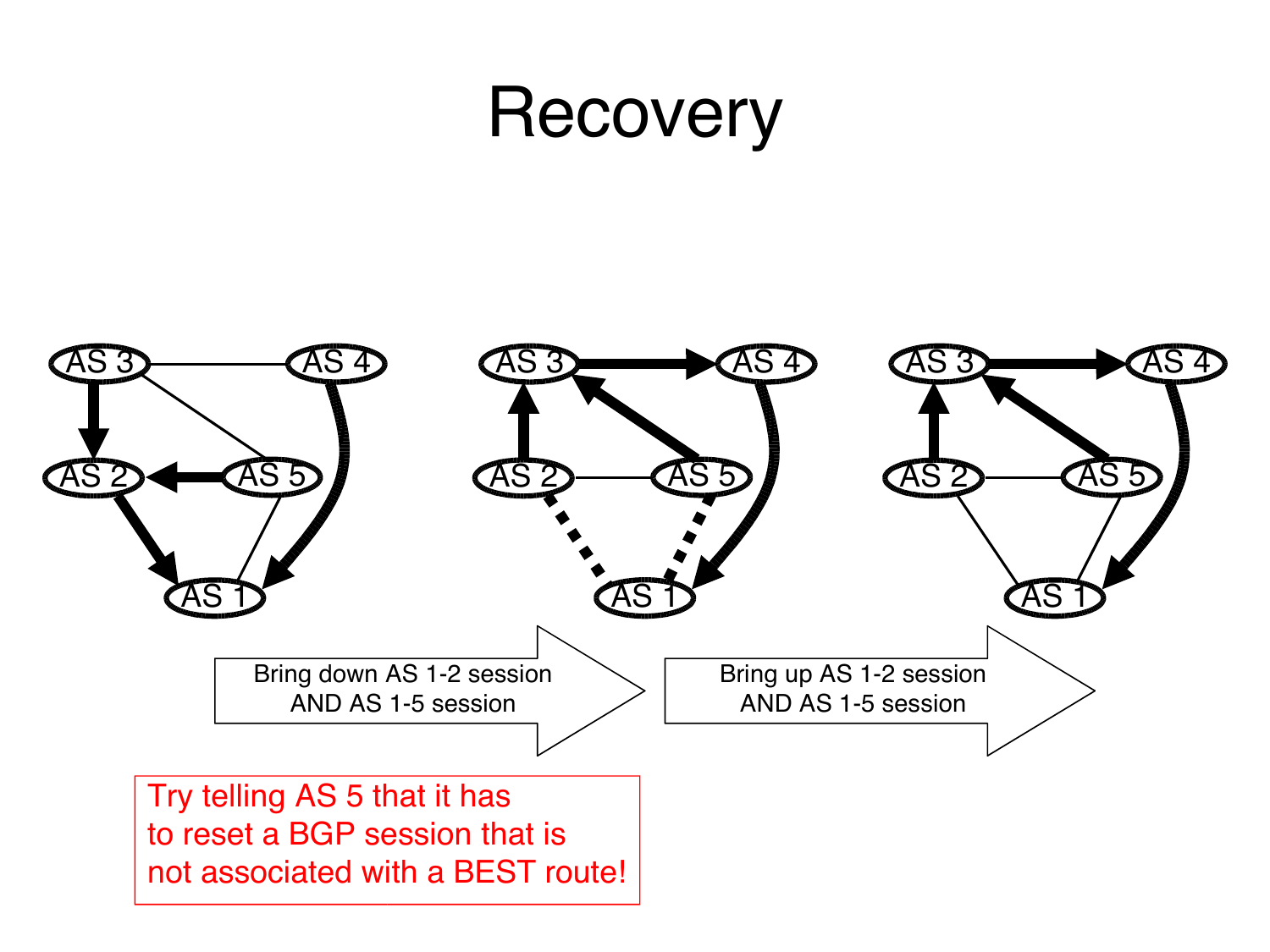#### A Global ISP (or Corporate Intranet) Implemented with 5 ASes

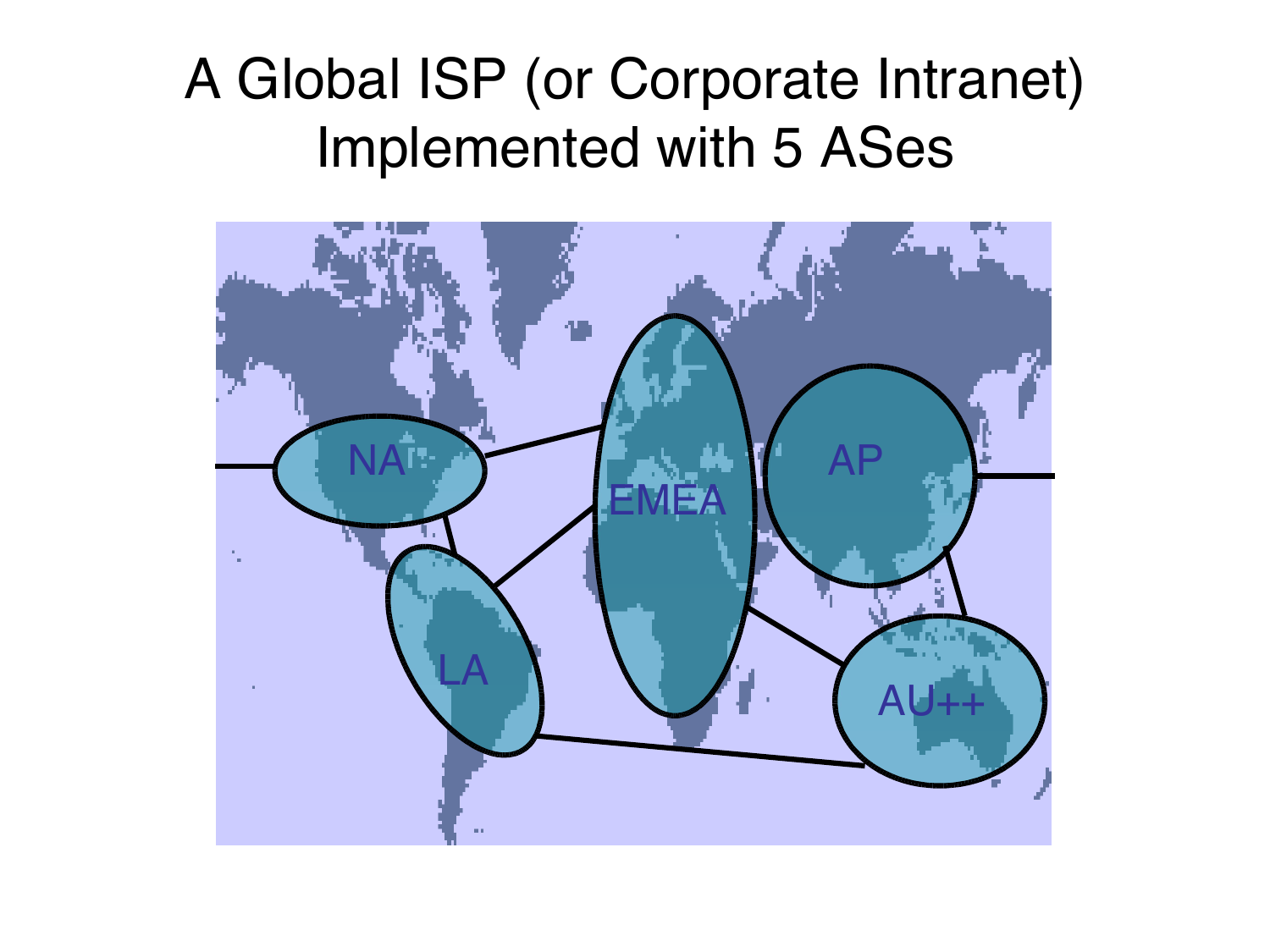#### Full Wedgie Example, in a new Guise



Intended Routing for some prefixes in AU

Message: Same problems can arise with "traffic engineering" across domains.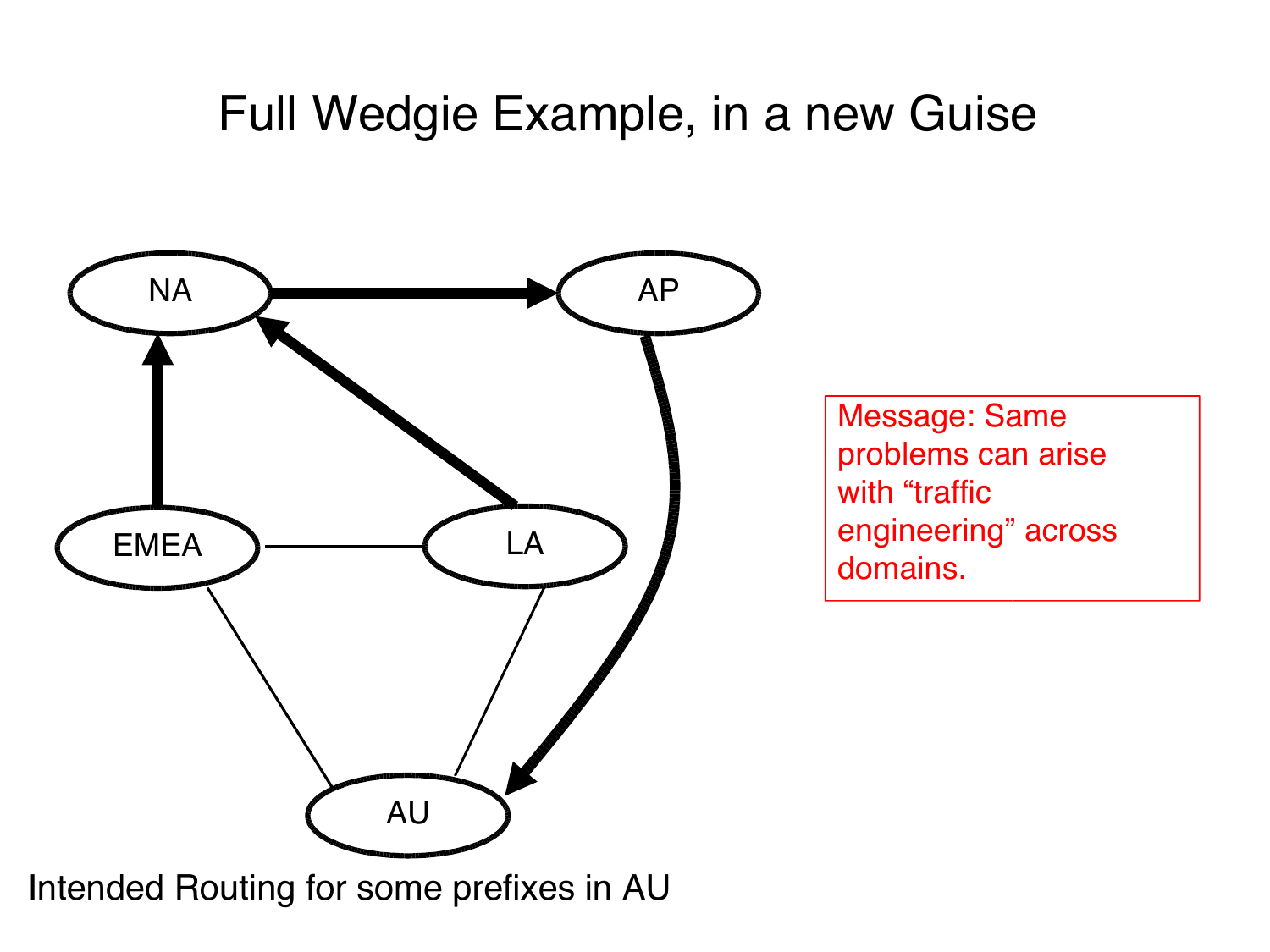## Recommendations

- Be aware of BGP Wedgies
- Interdomain communities that can tweak a route's preference should be defined with care and consistently implemented
- Tools to enumerate all stable routings would be useful
	- inherently exponential in theory, but may not be that bad in practice (on instances much smaller than global Internet!)
	- I'm currently attempting an implementation on top of http://nms.lcs.mit.edu/bgp/rcc/